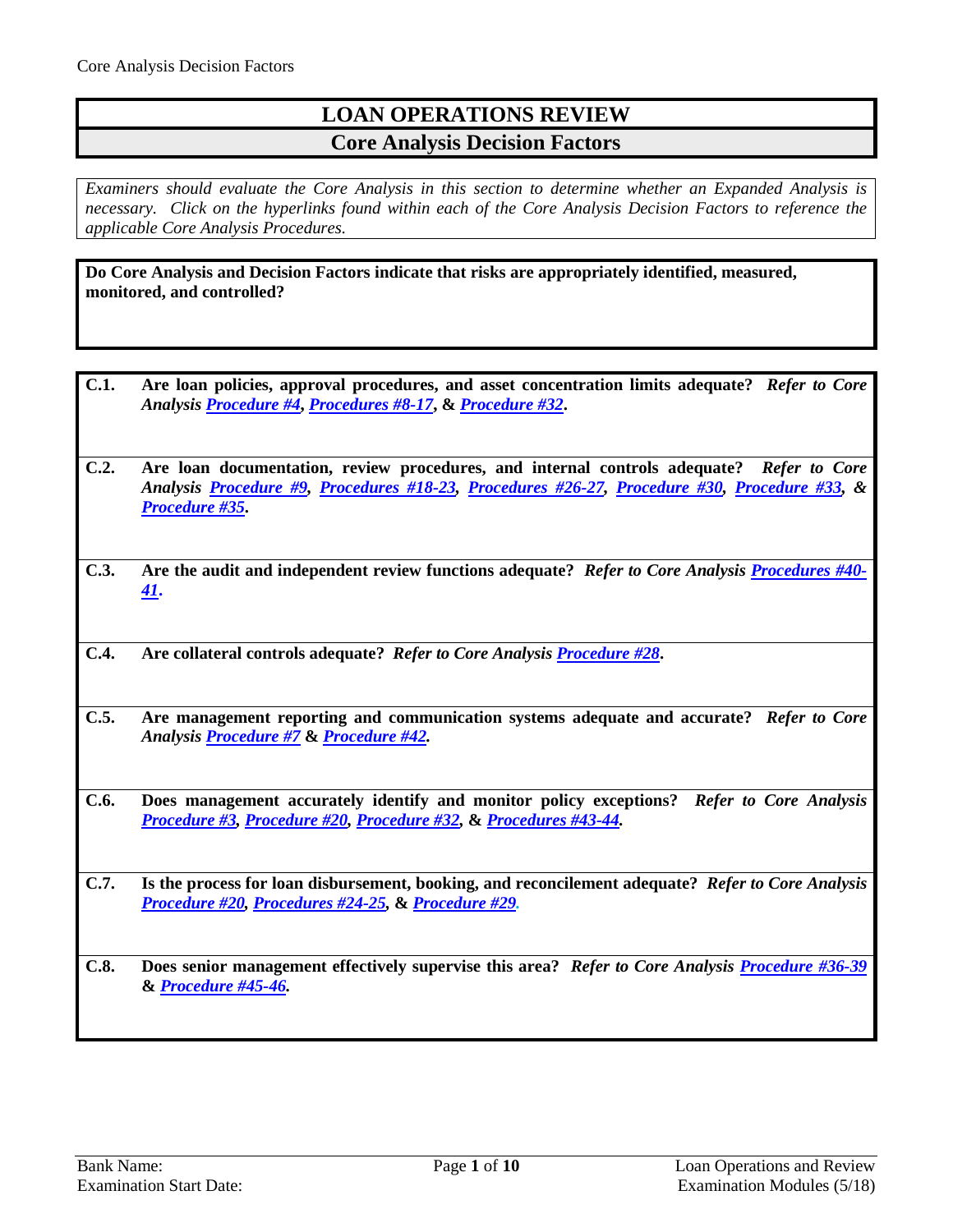# **LOAN OPERATIONS REVIEW Core Analysis Procedures**

*Examiners are to consider the following procedures but are not expected to perform every procedure at every bank. Examiners should complete only the procedures relevant for the bank's activities, business model, risk profile, and complexity. If needed, based on other identified risks, examiners can complete additional procedures. References to laws, regulations, supervisory guidance, and other resources are not all-inclusive.*

## **Preliminary Review**

- **1. Review prior examination reports, prior examination work papers, pre-examination memorandum, and file correspondence to identify any previous deficiencies.**
- **2. Review internal and external audit reports to identify areas of concern and significant loan operation deficiencies. Review current loan review reports and assess any documentation deficiencies or unsatisfactory practices.**

<span id="page-1-2"></span>**3. Review remedial actions taken by management to correct audit and examination deficiencies.**

<span id="page-1-0"></span>**4. Review all loan operation policies and procedures. Consider board approvals and last-reviewed date. Appropriate policies generally address items such as roles, responsibilities, lending authorities, underwriting processes, application and document flows, approval processes, and loan funding methodologies.**

**5. Discuss with management any significant changes in loan operations personnel, service providers, software, operating procedures, or new loan products planned within the next 18 months.**

**6. Review board and loan committee minutes for relevant discussions on loan operations.**

### **Policy Considerations**

<span id="page-1-1"></span>**7. Determine whether lending policies are appropriate for the lending activities of the bank. Evaluate the frequency and timeliness of reviews and updates by the board of directors. Appropriate policies generally address items such as:**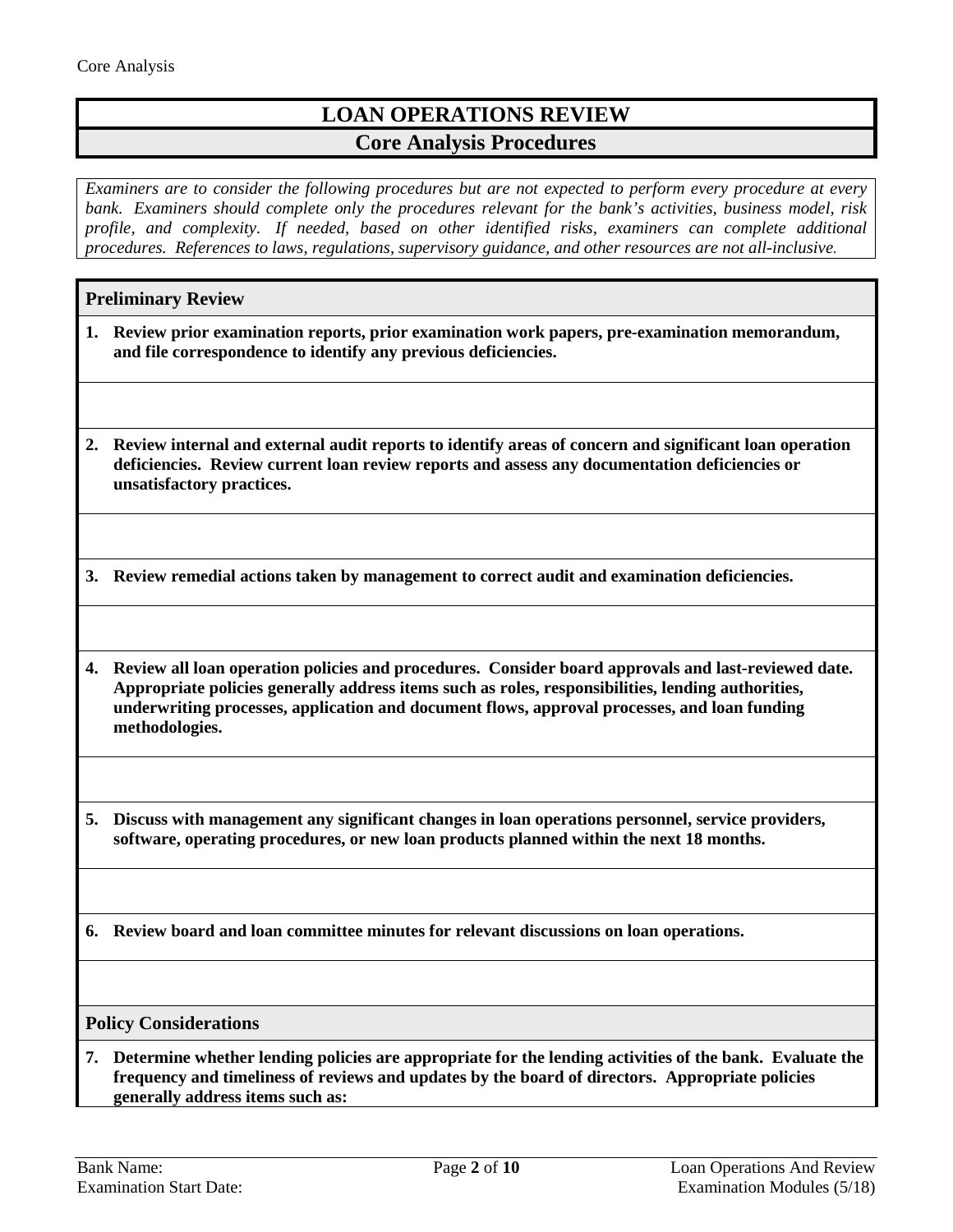- **General fields of lending that the bank engages in and the types of loans within each general field;**
- **Limitations on the maximum volume of loans in relation to total assets;**
- **Description of the bank's normal trade area and circumstances under which the bank may extend credit outside the area;**
- **Guidelines that address the goals for portfolio mix and risk diversification and cover the bank's plans for monitoring and taking appropriate corrective action on any existing concentrations to individual borrowers and their related interests and industries;**
- **Guidelines regarding loans to insiders;**
- **Guidelines for purchased and sold loans, including loan participations;**
- **Lending authority of each loan officer;**
- **Lending authority of a loan committee or executive committee;**
- **Responsibility of the board of directors in reviewing, ratifying, and approving loans;**
- **Guidelines under which unsecured loans will be granted;**
- **Limitations on the extension of credit through overdrafts;**
- **Guidelines for collateral requirements, pricing, and the terms of repayment for various types of loans offered;**
- **Limitations on the amount advanced in relation to the value of the collateral for various loan types, considering the Interagency Real Estate Lending Guidelines and the related documentation for valuing the collateral by loan type. (FDIC: Rules and Regulations, Part 365, Appendix A; FRB: 12 CFR 208, Appendix C);**
- **Documentation required by the bank for each type of secured loan;**
- **Guidelines on the use of interest reserves;**
- **Guidelines for obtaining and reviewing appraisals and evaluations of real estate or other collateral as well as for ordering new appraisals and evaluations;**
- **Guidelines for adequate safeguards to minimize potential environmental liability;**
- **Limits and guidelines on off-balance sheet credit exposures;**
- **Standards for loan presentation sheets and credit memoranda;**
- **Standards for proper underwriting and credit file documentation by loan type;**
- **Guidelines for ongoing documentation review and maintenance of complete and current credit files on each borrower;**
- **Guidelines addressing the bank's loan review and grading system (watch list);**
- **Guidelines addressing the bank's determination, assessment, and review of the appropriate level for the Allowance for Loan and Lease Losses (ALLL) (or allowance for credit losses (ACL),[1](#page-2-1) when applicable);**
- **Guidelines addressing loan modifications and the resultant accounting consequences including whether the modification meets the definition of a troubled debt restructuring (TDR);**
- **Guidelines addressing collection and workout procedures;**
- **Guidelines addressing charge-off practices and appropriate follow up for potential recovery;**
- **A process for approving, tracking, and reporting exceptions to policies; and**
- **The time interval for the board's periodic review of the loan policy for its adequacy.**
- <span id="page-2-0"></span>**8. Determine whether the loan policy establishes appropriate underwriting standards for each loan type made by the bank. Appropriate underwriting standards generally address items such as:**

### <span id="page-2-1"></span>1 **ACL replaces the term ALLL for those banks that adopted ASU 2016-13.**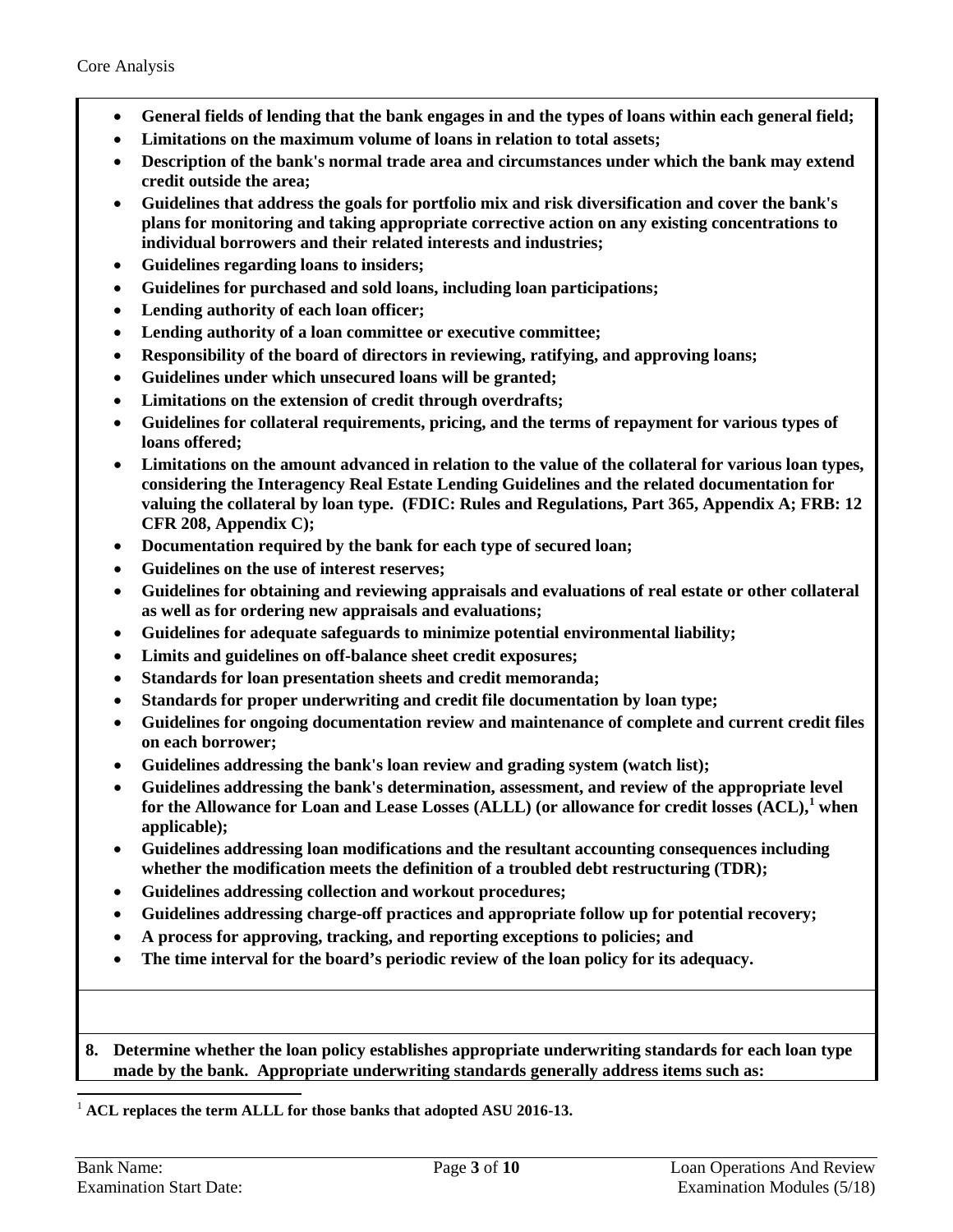- **Loan-to-value limits;**
- **The borrower's business or occupation;**
- **The borrower's past and current financial condition, income, and cash flow;**
- **The purpose of all loans granted to the borrower, the source of repayment, loan terms, and repayment period; and**
- **The collateral, its value, and the source of valuation.**

<span id="page-3-0"></span>**9. Determine whether incentive compensation programs promote behaviors that are inconsistent with the bank's strategic portfolio objectives and risk tolerances or with safe and sound banking practices.**

**10. Determine whether repossessed asset and ORE policies are sufficient for the needs of the bank.**

**11. Review the bank's charge-off policy. Consider the consistency with regulatory and accounting definitions, adherence to policy, timeliness, and senior management and board review.**

**12. Review the bank's appraisal policies to determine whether they conform with outstanding regulatory requirements.**

**13. Determine whether the appraisal policy describes the conditions under which the bank will obtain a new or updated appraisal or evaluation of the real estate collateral on an existing commercial real estate (CRE) loan (e.g., movement into workout or material deterioration in real estate market conditions.)**

### **Internal Controls**

**14. Determine whether appropriate separations of duty are in place. Consider items such as:**

- **Preparation of loan documents,**
- **Posting of subsidiary loan records to the core loan application, and**
- **Disbursement of loan proceeds.**

**15. Evaluate the adequacy of the loan documentation process. Satisfactory loan documentation systems generally address items such as:**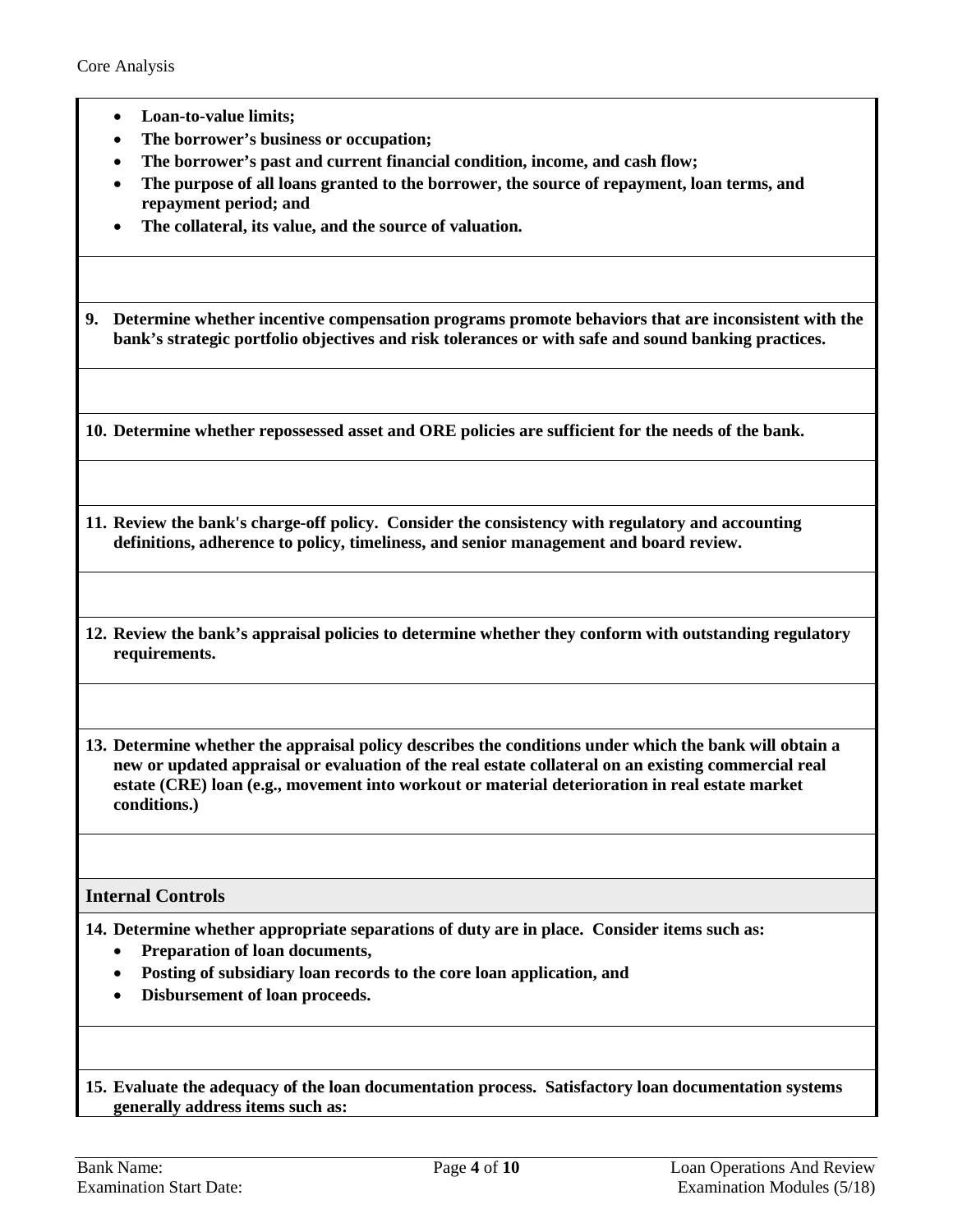- **Assignment of responsibility for assembling loan documents,**
- **Reviews of loan documentation to ensure that all required documents and signatures on applications are present prior to loan approval,**
- **Documentation is reviewed by an independent party after closing to verify that proper procedures are followed, and all required information is on file and properly executed, and**
- **Loan documents are secured during business hours and locked in a fireproof vault overnight.**

**16. Determine how new and renewed loans are approved and booked and whether loan officers are able to renew and extend loans without an independent review.**

**17. Determine whether controls are in place to ensure loans are booked with the same terms as those approved.**

<span id="page-4-0"></span>**18. Determine whether the code of ethics governs loan officers lending to relatives or other related parties.**

**19. Review management's procedures to prevent, detect, and respond to lending policy exceptions. In addition, determine whether deviations from the loan policy are properly approved and documented in accordance with internal loan policy guidelines.**

<span id="page-4-1"></span>**20. Determine the adequacy of reconciliations between subsidiary loan records and the general ledger. Consider the frequency of reconciliations, the disposition of reconciling amounts, and the separation of duties for personnel involved.**

**21. Evaluate the adequacy of controls over loan closings and disbursements. Consider the following:**

- **Documentation is complete and appropriate waivers are obtained before loans are funded,**
- **Use of documentation waivers is not excessive,**
- **Funds are disbursed in accordance with loan terms, and**
- **Loan proceed disbursements and general ledger entries are properly controlled.**

**22. Ascertain whether items held in suspense accounts clear in a timely manner.**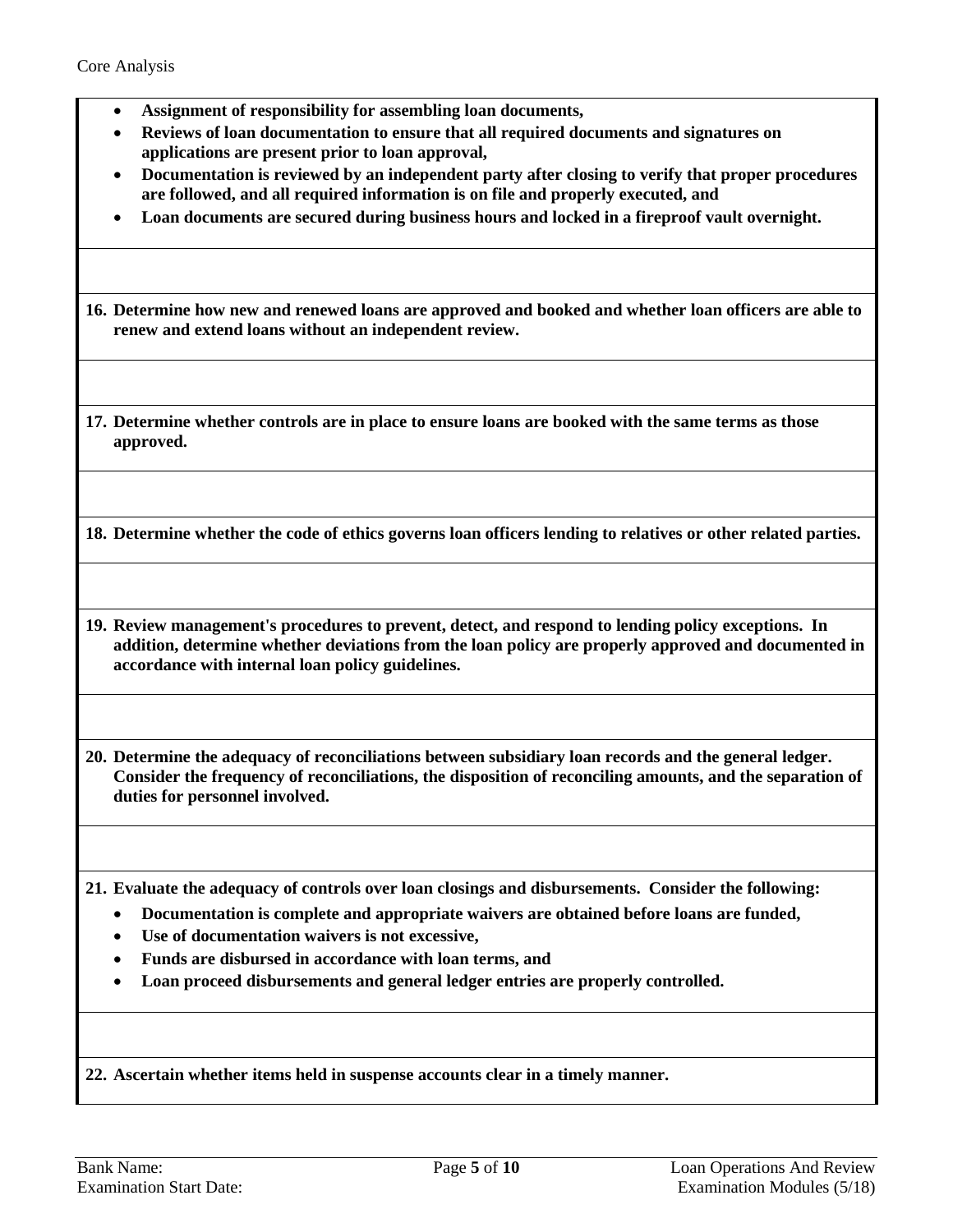**23. Evaluate the adequacy of controls over off-balance sheet lending activities.**

<span id="page-5-2"></span>**24. Verify if commitments are limited in amount, cover a specific period, and indicate the conditions that must be satisfied before draws will be honored.**

**25. Evaluate the adequacy of controls over loan participation activities, such as independent credit analysis (prior to purchase and ongoing).**

<span id="page-5-0"></span>**26. Evaluate the adequacy of loan participation agreements. Appropriate agreements generally:**

- **Meet the definition of a participating interest\* as defined by ASC Topic 860,**
- **Address the timely exchange of information,**
- **Establish expectations involving participants' consultation with each other prior to taking action on defaulted loans, and**
- **Specify the rights and remedies of the lead bank and participant(s).**
- *\* Refer to the definition of Transfers of Financial Assets in the Call Report Glossary for additional information.*

**27. Evaluate the adequacy of controls over loan renewals and extensions. Consider the following:**

- **An independent credit analysis is performed prior to renewal or extension;**
- **The number of loan renewals or extensions is compliant with internal loan policy limits; and**
- **The use of interest-only terms is limited.**

<span id="page-5-1"></span>**28. Evaluate controls regarding collateral held at the bank. Consider the following:**

- **Collateral held at the bank is documented with pre-numbered forms that provide a customer's receipt, ledger record, and loan file copy;**
- **Physical or negotiable collateral held at the bank is under joint custody; and**
- **Controls to ensure holds on deposit accounts are maintained.**

<span id="page-5-3"></span>**29. Evaluate the process for reconciling loan accounts to the general ledger. Consider the following:**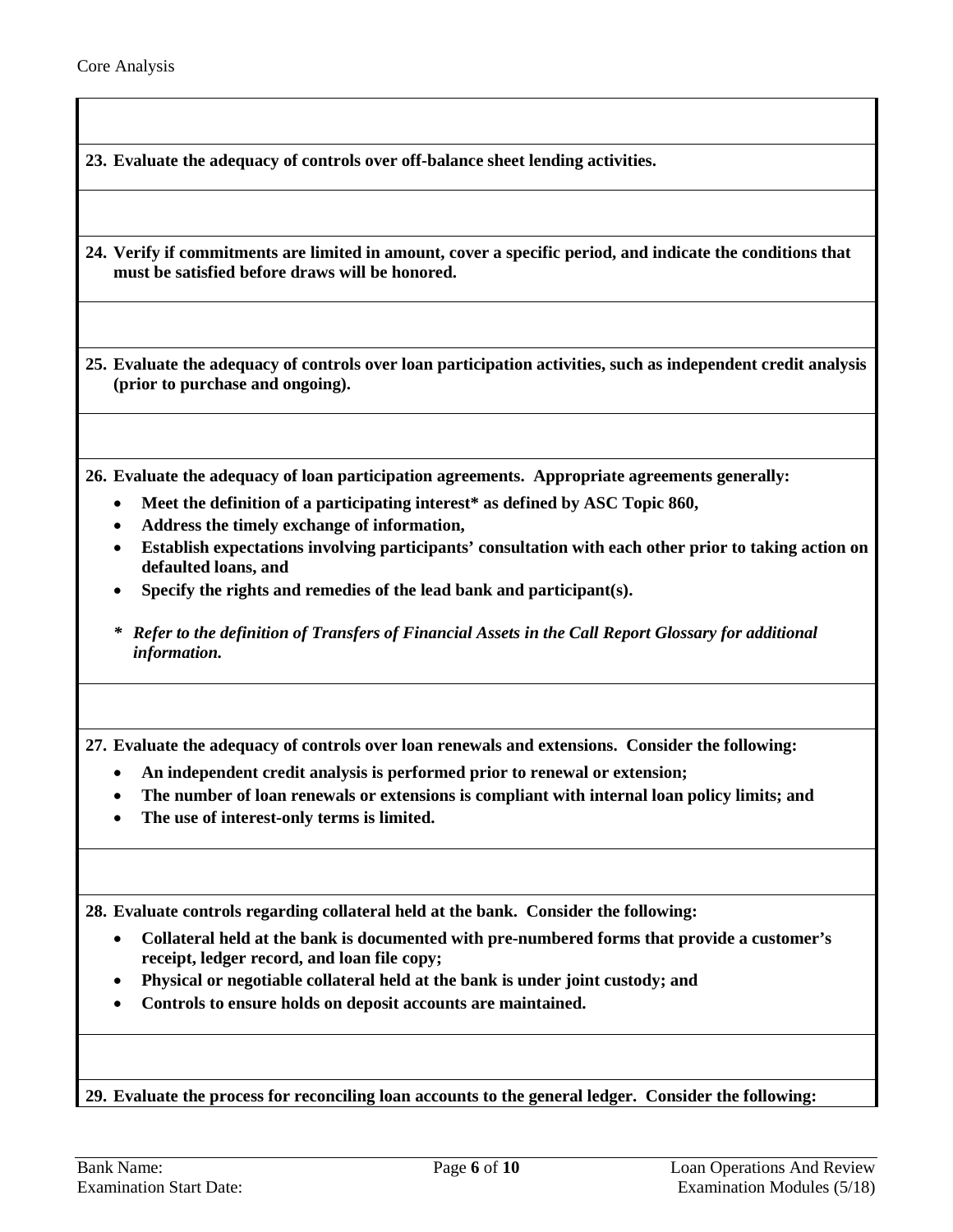- **The frequency that subsidiary loan accounts are reconciled to the general ledger;**
- **Persons involved in approving loans, disbursing proceeds, accepting payments, or posting transactions do not have reconciliation authority;**
- **Reconcilements are reviewed and signed by senior officers; and**
- **The bank has adequate procedures and timeframes for disposing of stale items.**

<span id="page-6-1"></span>**30. Evaluate controls regarding capitalization of interest.**

- **Determine whether there are loans on which interest is not being collected in accordance with the terms of the note, such as loans that have been renewed without full collection of interest, with interest being rolled into principal, or interest paid from the proceeds of a separate note.**
- **Determine whether there are any loans in which the terms have been modified by reducing the interest rate or principal payment, by deferring interest or principal, or by restructuring of repayment terms. Consider any formally restructured loans that were returned to accrual status after a partial chargeoff or before collection of interest in arrears.**

**31. Determine whether management appropriately identifies, measures, monitors, controls, and reports concentration risks of credit by industry, type, person, product type, and related borrowers, etc.**

<span id="page-6-0"></span>**32. Determine whether loan approvals are properly documented, and verify that loan terms are consistent with officer, committee, and board approvals.**

<span id="page-6-2"></span>**33. Determine whether credit-scoring models are regularly tested and evaluated to ensure that actual performance approximates initial projections.**

**34. Determine whether the appraiser selection and appraisal review processes are independent from the lending function.**

<span id="page-6-3"></span>**35. Determine how appraisers are added to the approved appraiser list and how appraisers are selected for assignments.**

## **Credit Administration**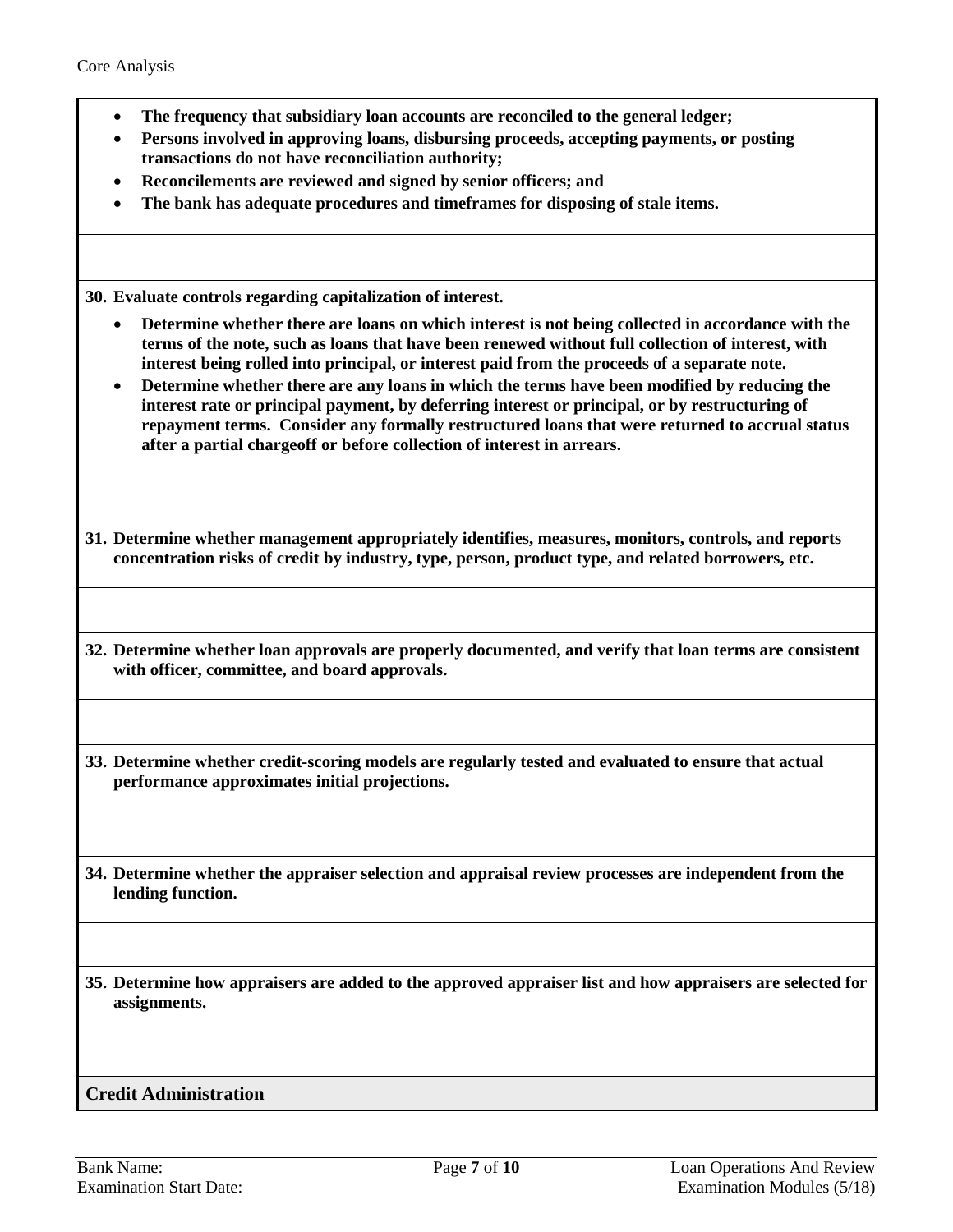<span id="page-7-1"></span>**36. Determine whether appropriate lending authorities exist at the loan officer and committee levels.**

**37. Determine whether the lending and credit administration staff is appropriate given the size and nature of current and planned lending activities.**

**38. Evaluate the effectiveness of the organization's collection and workout procedures.**

**39. Determine the extent and adequacy of training and continuing education provided to lending personnel.**

**Audit or Independent Review**

<span id="page-7-0"></span>**40. Determine whether the audit program is sufficient to obtain reasonable assurance that:**

- **Loans exist and are owned by the institution as of the balance-sheet date;**
- **The level of the ALLL (or ACL, when applicable) is appropriate and is determined in accordance with generally accepted accounting principles (i.e., the ALLL (or ACL, when applicable) covers estimated credit losses on individually evaluated impaired loans and estimated credit losses inherent in the remainder of the loan portfolio);**
- **Loans are properly classified, described, and disclosed in the financial statements, including fair values and concentrations of risk;**
- **Recorded loans include all such assets of the institution and the financial statements include all related transactions during the period;**
- **Loan transactions are recorded in the proper period;**
- **Loans held for sale are properly classified and are stated at the lower of cost or fair value;**
- **Interest income, fees, and costs and the related balance-sheet accounts (accrued interest receivable, unearned discount, unamortized purchase premiums and discounts, and unamortized net deferred loan fees and costs) have been properly measured and recorded;**
- **Gains and losses on the sale of loans have been properly measured and properly recorded; and**
- **Credit commitments, letters of credit, guarantees, recourse provisions, and loans that collateralize borrowings are properly disclosed in the financial statements.**

*(Note: Coordinate with the examiners reviewing the internal audit function.)*

**41. Determine whether the audit or independent review program provides sufficient coverage relative to the institution's size, scope of lending activities, and risk profile. Appropriate programs often:**

• **Recommend corrective action when warranted;**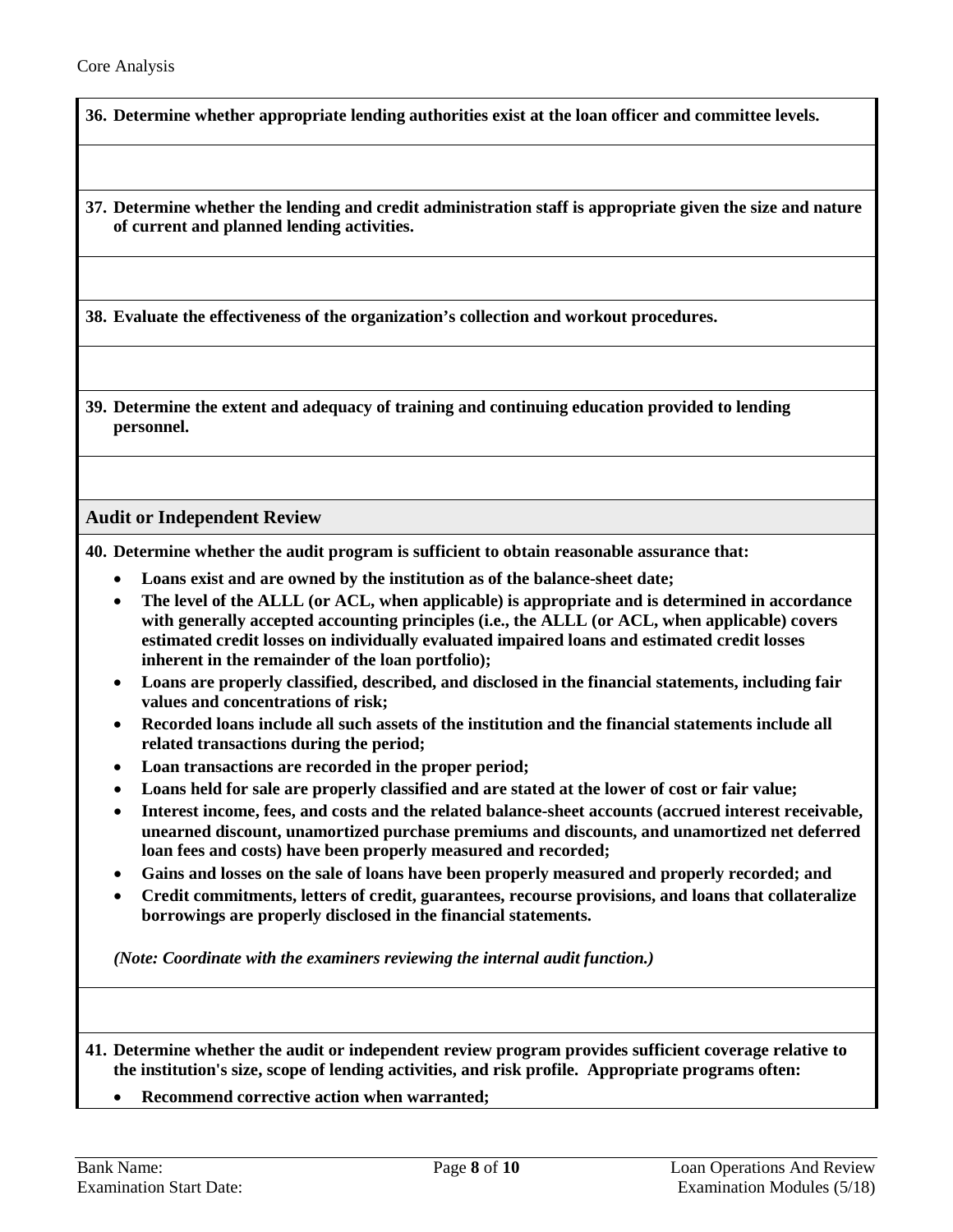- **Verify that corrective action commitments have been implemented;**
- **Assess separation of duties, internal controls, and supervision of lending activities;**
- **Determine compliance with internal policies and procedures, and applicable laws and regulations; and**
- **Assess the adequacy, accuracy, and timeliness of reports to senior management and the board.**

*(Note: Coordinate with the examiners reviewing the internal audit function.)*

## **Information and Communication Systems**

- <span id="page-8-0"></span>**42. Determine whether managerial reports provide sufficient information relative to the size and risk profile of the organization and evaluate the accuracy and timeliness of reports produced for the board and executive management. Reports may include the following types of information:**
	- **Analysis of the appropriateness of ALLL (or ACL, when applicable);**
	- **Chargeoffs and recoveries;**
	- **Concentrations;**
	- **Insider borrowings;**
	- **Kiting suspects;**
	- **Legal lending limits;**
	- **Loan extensions and modifications;**
	- **Loan renewals and new loan approvals/denials (above certain dollar amounts);**
	- **Non-conforming loans;**
	- **Non-sufficient funds;**
	- **Out-of-territory lending;**
	- **Overdrafts;**
	- **Participations;**
	- **Policy exceptions;**
	- **Results of internal/external audits;**
	- **Results of loan review;**
	- **Suspense accounts (contents and reconcilements);**
	- **Technical exceptions; and**
	- **Unfunded commitments.**

### **Managerial Effectiveness**

### **PROCEDURES AND PRACTICES**

<span id="page-8-1"></span>**43. Determine how management monitors for compliance with internal policy and limits.**

## **44. Review audits and examinations performed to determine the effectiveness of internal audit in identifying and reporting internal control weaknesses.**